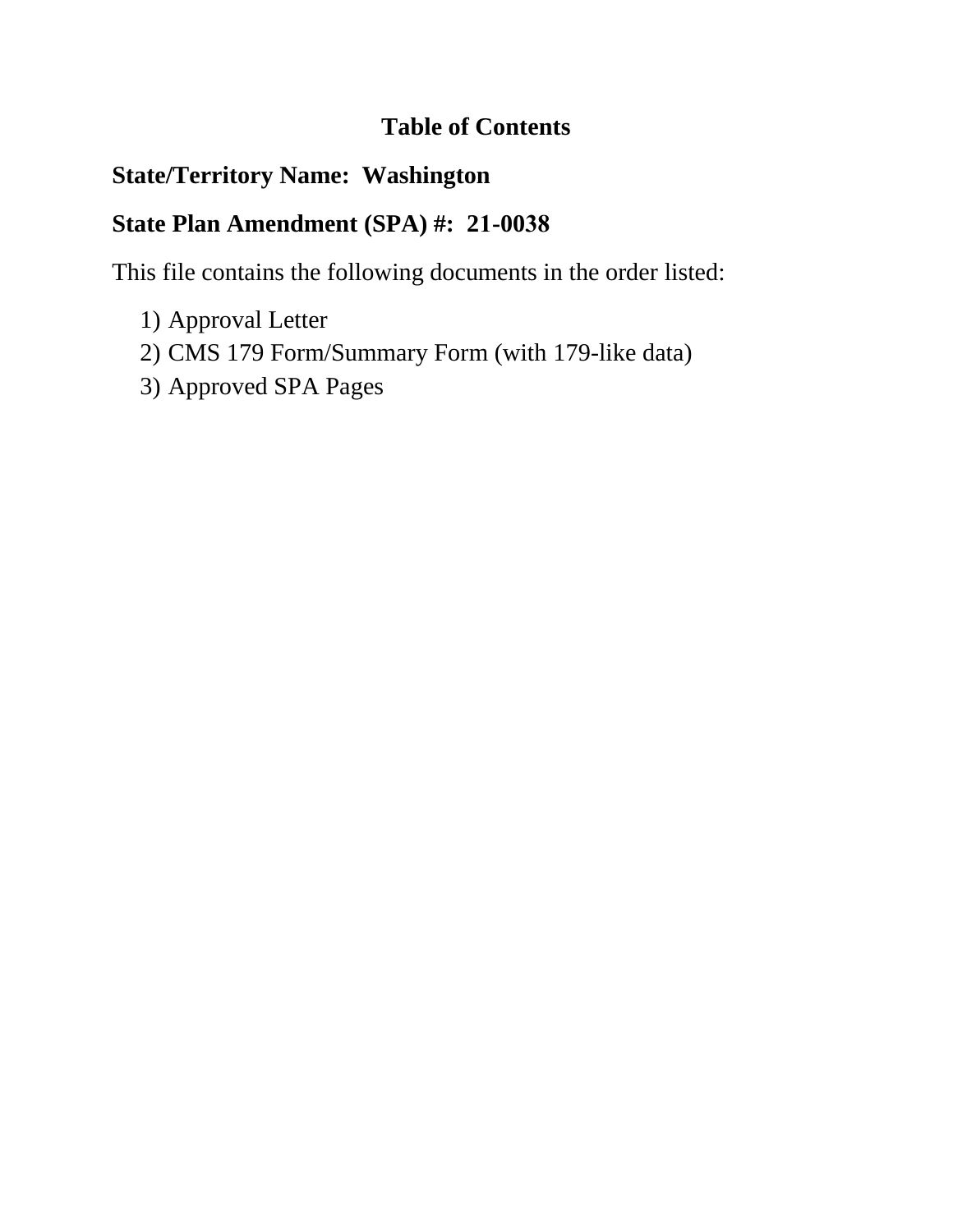DEPARTMENT OF HEALTH & HUMAN SERVICES Centers for Medicare & Medicaid Services 7500 Security Boulevard, Mail Stop S2-26-12 Baltimore, Maryland 21244-1850



February 2, 2022

Susan Birch, Director Dr. Charissa Fotinos, Acting Medicaid Director Health Care Authority PO Box 45502 Olympia, WA 98504-5010

Re: Washington State Plan Amendment (SPA) WA-21-0038

Dear Ms. Birch and Dr. Fotinos:

We have reviewed the proposed amendment to add section 7.4 Medicaid Disaster Relief for the COVID-19 National Emergency to your Medicaid state plan, as submitted under transmittal number (TN) WA-21-0038. This amendment proposes to implement temporary policies, which are different from those policies and procedures otherwise applied under your Medicaid state plan, during the period of the Presidential and Secretarial emergency declarations related to the COVID-19 outbreak (or any renewals thereof).

On March 13, 2020, the President of the United States issued a proclamation that the COVID-19 outbreak in the United States constitutes a national emergency by the authorities vested in him by the Constitution and the laws of the United States, including sections 201 and 301 of the National Emergencies Act (50 U.S.C. 1601 *et seq*.), and consistent with section 1135 of the Social Security Act (Act). On March 13, 2020, pursuant to section 1135(b) of the Act, the Secretary of the United States Department of Health and Human Services invoked his authority to waive or modify certain requirements of titles XVIII, XIX, and XXI of the Act as a result of the consequences of the COVID-19 pandemic, to the extent necessary, as determined by the Centers for Medicare & Medicaid Services (CMS), to ensure that sufficient health care items and services are available to meet the needs of individuals enrolled in the respective programs and to ensure that health care providers that furnish such items and services in good faith, but are unable to comply with one or more of such requirements as a result of the COVID-19 pandemic, may be reimbursed for such items and services and exempted from sanctions for such noncompliance, absent any determination of fraud or abuse. This authority took effect as of 6PM Eastern Standard Time on March 15, 2020, with a retroactive effective date of March 1, 2020. The emergency period will terminate, and this state plan provision will no longer be in effect, upon termination of the public health emergency, including any extensions.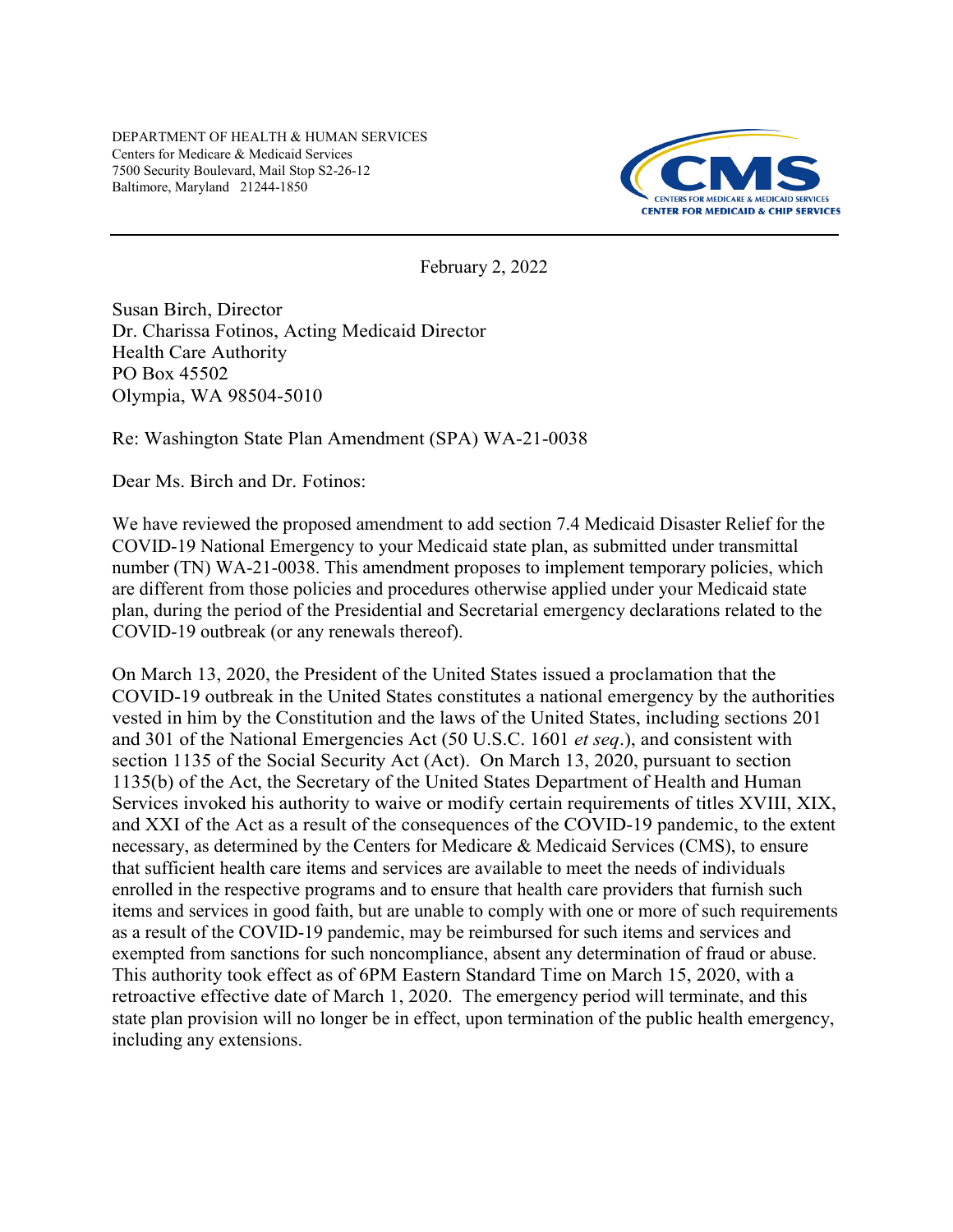Pursuant to section 1135(b)(5) of the Act, for the period of the public health emergency, CMS is modifying the requirement at 42 C.F.R. 430.20 that the state submit SPAs related to the COVID-19 public health emergency by the final day of the quarter, to obtain a SPA effective date during the quarter, enabling SPAs submitted after the last day of the quarter to have an effective date in a previous quarter, but no earlier than the effective date of the public health emergency.

The State of Washington also requested a waiver of public notice requirements applicable to the SPA submission process. Pursuant to section  $1135(b)(1)(C)$  of the Act, CMS is waiving public notice requirements applicable to the SPA submission process. Public notice for SPAs is required under 42 C.F.R. §447.205 for changes in statewide methods and standards for setting Medicaid payment rates, 42 C.F.R. §447.57 for changes to premiums and cost sharing, and 42 C.F.R. §440.386 for changes to Alternative Benefit Plans (ABPs). Pursuant to section 1135(b)(5) to modify the Act, CMS is approving the state's request to modify these notice requirements otherwise applicable to SPA submissions.

The State of Washington also requested a waiver to modify the tribal consultation timeline applicable to this SPA submission process. Pursuant to section 1135(b)(5) of the Act, CMS is also allowing states to modify the timeframes associated with tribal consultation required under section 1902(a)(73) of the Act, including shortening the number of days before submission or conducting consultation after submission of the SPA.

These waivers or modifications of the requirements related to SPA submission timelines, public notice, and tribal consultation apply only with respect to SPAs that meet the following criteria: (1) the SPA provides or increases beneficiary access to items and services related to COVID-19 (such as by waiving or eliminating cost sharing, increasing payment rates or amending ABPs to add services or providers); (2) the SPA does not restrict or limit payment or services or otherwise burden beneficiaries and providers; and (3) the SPA is temporary, with a specified sunset date that is not later than the last day of the declared COVID-19 public health emergency (or any extension thereof). We nonetheless encourage states to make all relevant information about the SPA available to the public so they are aware of the changes.

We conducted our review of your submittal according to the statutory requirements at section 1902(a) of the Act and implementing regulations. This letter is to inform you that Washington's Medicaid SPA Transmittal Number WA-21-0038 is approved effective March 1, 2020. This SPA is in addition to all other approved Disaster Relief SPAs in Washington, and does not supersede anything approved in those SPAs

Enclosed is a copy of the CMS-179 summary form and the approved state plan pages.

Please contact Edwin Walaszek at (212) 616-2512 or by email at Edwin. Walaszek1@cms.hhs.gov if you have any questions about this approval.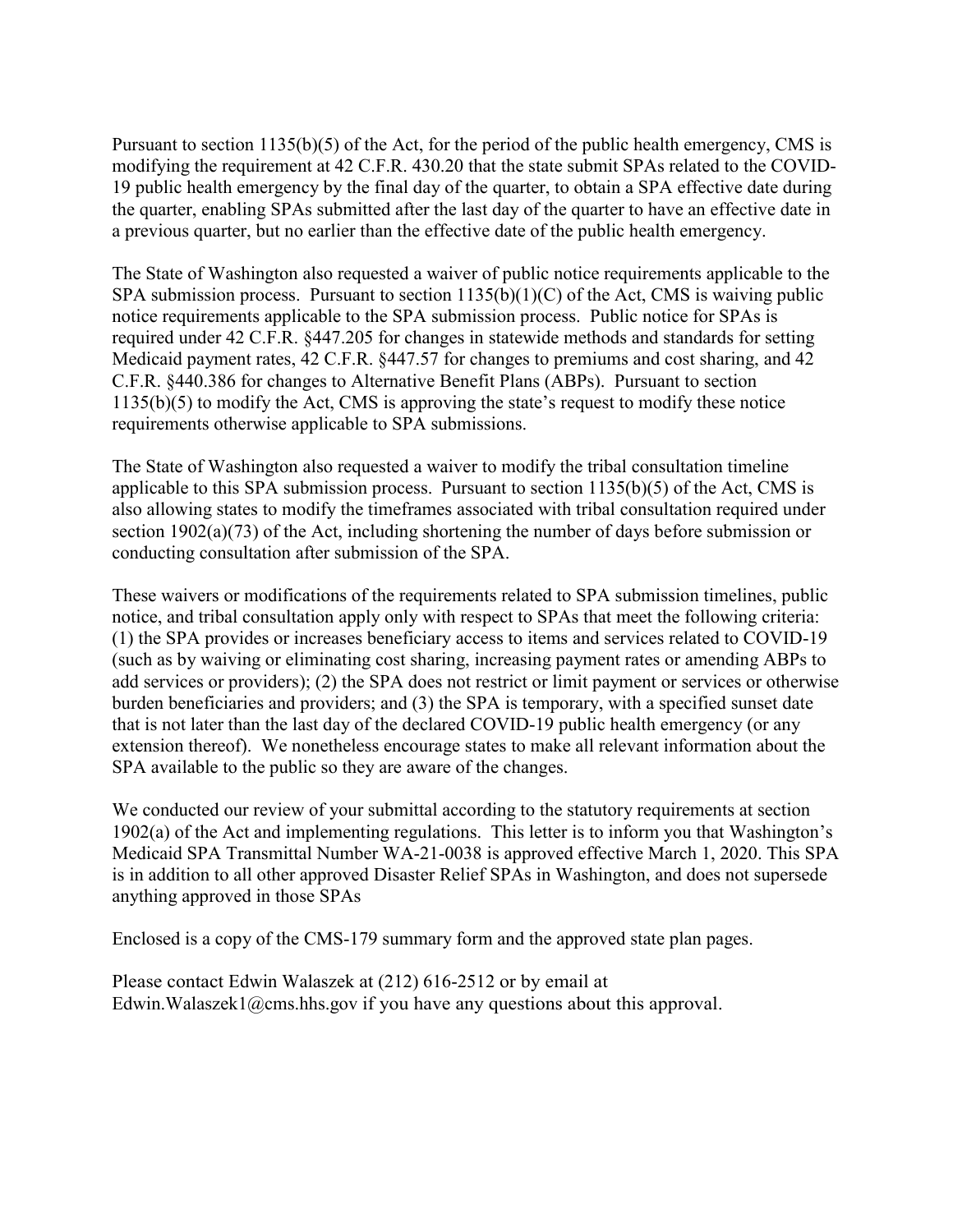We appreciate the efforts of you and your staff in responding to the needs of the residents of the State of Washington and the health care community.

Sincerely,

Alissa M. Deboy -S Digitally signed by Alissa M. Deboy -S Date: 2022.02.02 08:59:31 -05'00'

Alissa Mooney DeBoy On Behalf of Anne Marie Costello, Deputy Director Center for Medicaid and CHIP Services

Enclosures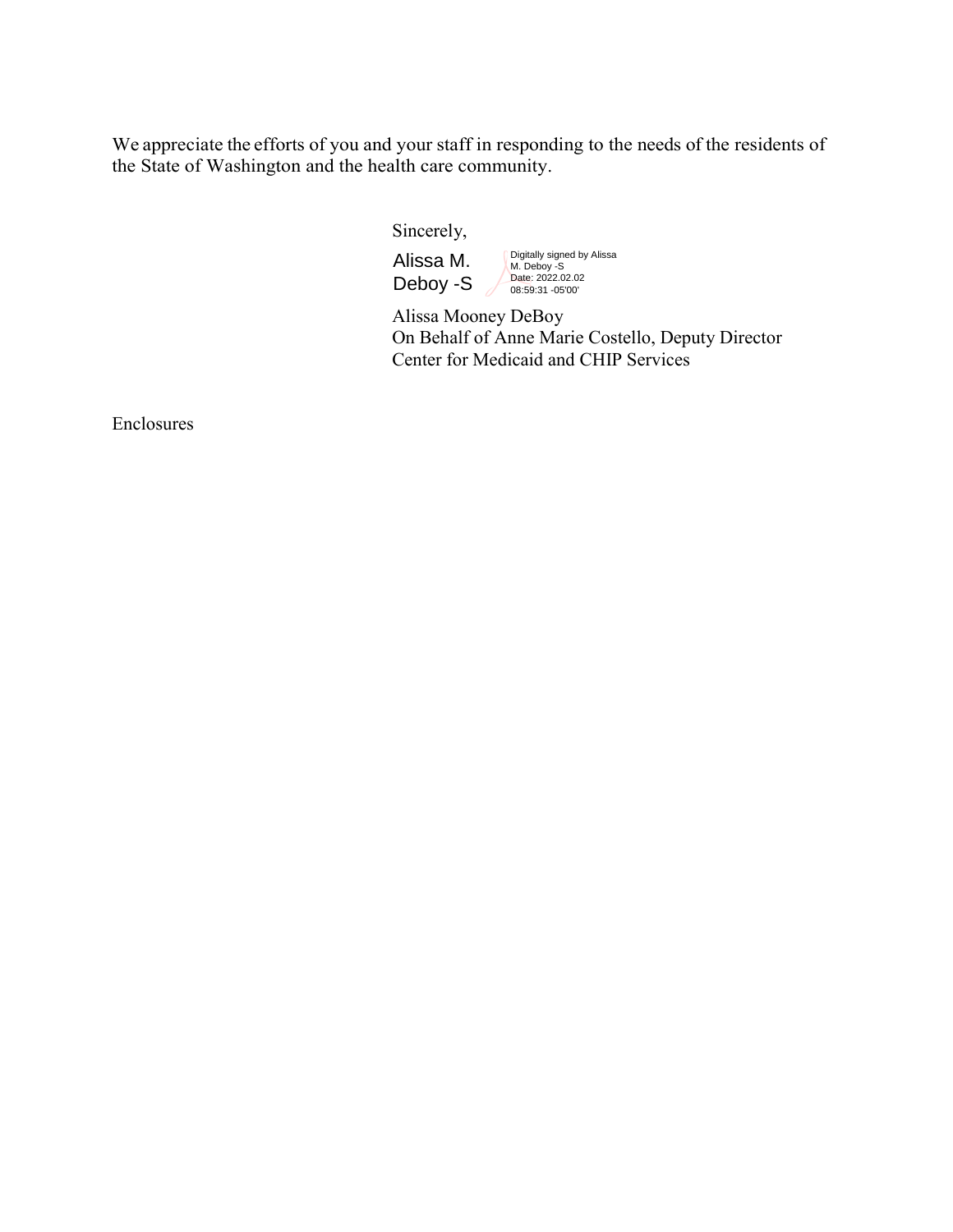| DEPARTMENT OF HEALTH ANDHUMAN SERVICES                                                                               | FORM APPROVED                                                                                                                       |  |
|----------------------------------------------------------------------------------------------------------------------|-------------------------------------------------------------------------------------------------------------------------------------|--|
| CENTERS FOR MEDICARE & MEDICAID SERVICES<br><b>TRANSMITTAL AND NOTICE OF APPROVAL OF</b>                             | OMB No. 0938-0193<br>2. STATE<br>1. TRANSMITTAL NUMBER                                                                              |  |
| <b>STATE PLAN MATERIAL</b><br><b>FOR: CENTERS FOR MEDICARE &amp; MEDICAID SERVICES</b>                               | <b>WA</b><br>$\overline{2}$<br>$\overline{0}$<br>$\mathbf 0$<br>$\mathbf{3}$<br>8<br>3. PROGRAM IDENTIFICATION: TITLE OF THE SOCIAL |  |
|                                                                                                                      | <b>SECURITY ACT</b><br>XIX<br>XXI                                                                                                   |  |
| TO: CENTER DIRECTOR<br>CENTERS FOR MEDICAID & CHIP SERVICES<br>DEPARTMENT OF HEALTH AND HUMAN SERVICES               | 4. PROPOSED EFFECTIVE DATE<br>March 1, 2020                                                                                         |  |
| 5. FEDERAL STATUTE/REGULATION CITATION<br>Sections 1135(b) and 1902 of the Social Security Act                       | 6. FEDERAL BUDGET IMPACT (Amounts in WHOLE dollars)<br>2020<br>\$315,261<br>a. FFY<br>2021<br>\$540,447<br>b. FFY                   |  |
| 7. PAGE NUMBER OF THE PLAN SECTION OR ATTACHMENT<br>7.4 pages 56 - 64 (new)                                          | 8. PAGE NUMBER OF THE SUPERSEDED PLAN SECTION<br>OR ATTACHMENT (If Applicable)                                                      |  |
| 9. SUBJECT OF AMENDMENT                                                                                              |                                                                                                                                     |  |
| <b>Small Rural Disproportionate Share Hospital Payments</b>                                                          |                                                                                                                                     |  |
|                                                                                                                      |                                                                                                                                     |  |
| 10. GOVERNOR'S REVIEW (Check One)<br>GOVERNOR'S OFFICE REPORTED NO COMMENT<br>COMMENTS OF GOVERNOR'S OFFICE ENCLOSED | OTHER, AS SPECIFIED:<br>$(\bullet)$                                                                                                 |  |
| NO REPLY RECEIVED WITHIN 45 DAYS OF SUBMITTAL                                                                        |                                                                                                                                     |  |
| 11 SIGNATURE OF STATE AGENCY OFFICIAL<br>MD                                                                          | 15. RETURN TO<br>Ann Myers                                                                                                          |  |
| MS<br>12. TYPED NAME                                                                                                 | Office of Rules and Publications                                                                                                    |  |
| Charissa Fotinos, MD, MSc                                                                                            | <b>Division of Legal Services</b><br><b>Health Care Authority</b>                                                                   |  |
| 13. TITLE<br><b>Acting Mediciad Director</b>                                                                         | 626 8th Ave SE MS: 42716                                                                                                            |  |
| 14. DATE SUBMITTED                                                                                                   | Olympia, WA 98504-2716                                                                                                              |  |
| 12/16/2021                                                                                                           |                                                                                                                                     |  |
| <b>FOR CMS USE ONLY</b><br>16. DATE RECEIVED                                                                         | 17. DATE APPROVED                                                                                                                   |  |
| December 16, 2021                                                                                                    | February 2, 2022                                                                                                                    |  |
| <b>PLAN APPROVED - ONE COPY ATTACHED</b>                                                                             |                                                                                                                                     |  |
| 18. EFFECTIVE DATE OF APPROVED MATERIAL<br>March 1, 2020                                                             | 19. SIGNA <b>AJISS@FM</b> PPROVING PSPERIOLALES                                                                                     |  |
| 20. TYPED NAME OF APPROVING OFFICIAL                                                                                 | Date: 2022.02.02<br>08:59:56 -05'00'<br>Deboy -S                                                                                    |  |
| Alissa Mooney DeBoy                                                                                                  | 21. TITLE OF APPROVING OFFICIAL<br>On Behalf of Anne Marie Costello, Deputy Director<br>Center for Medicaid and CHIP Services       |  |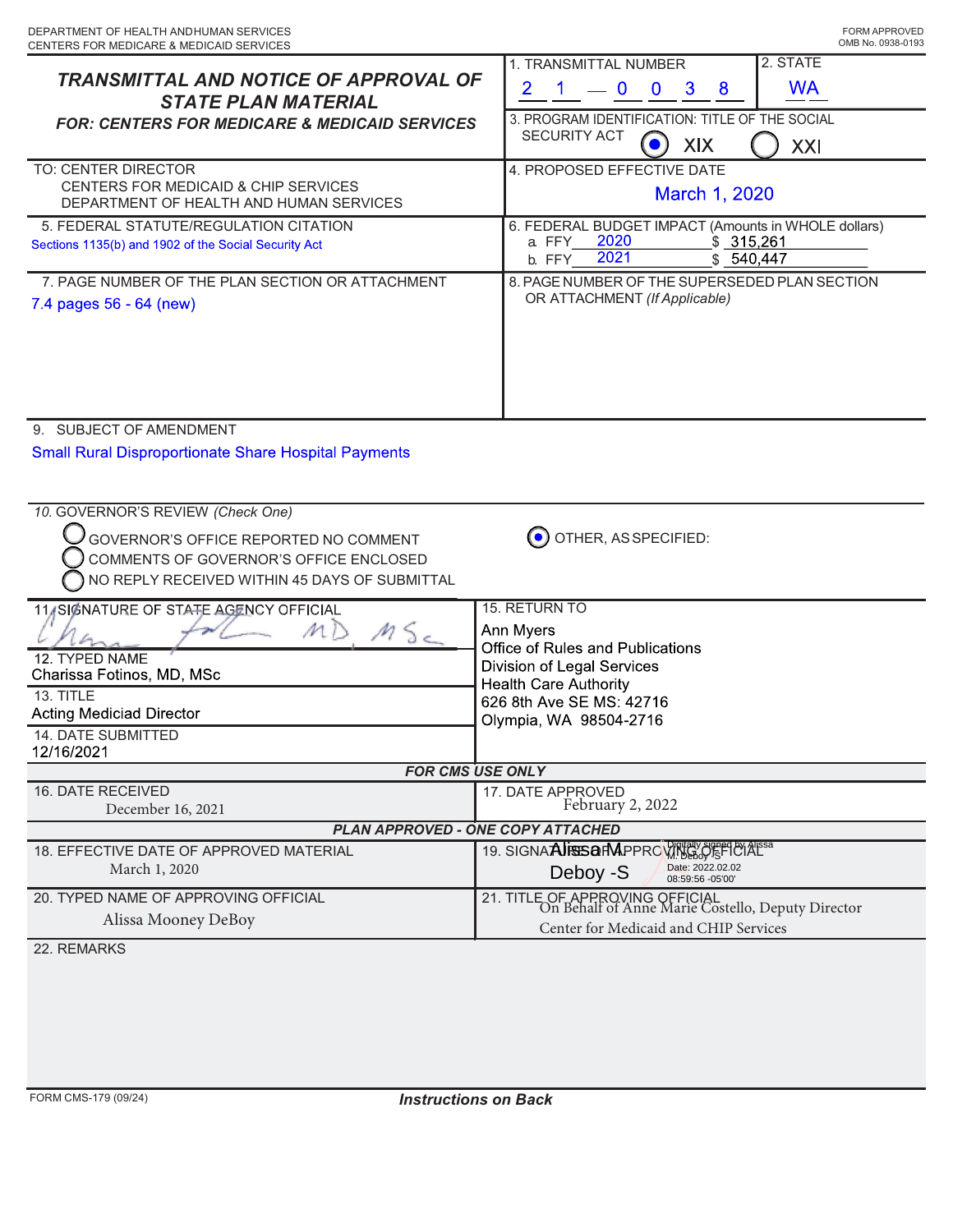## **Section 7 – General Provisions 7.4. Medicaid Disaster Relief for the COVID-19 National Emergency**

On March 13, 2020, the President of the United States issued a proclamation that the COVID-19 outbreak in the United States constitutes a national emergency by the authorities vested in him by the Constitution and the laws of the United States, including sections 201 and 301 of the National Emergencies Act (50 U.S.C. 1601 et seq.), and consistent with section 1135 of the Social Security Act (Act). On March 13, 2020, pursuant to section 1135(b) of the Act, the Secretary of the United States Department of Health and Human Services invoked his authority to waive or modify certain requirements of titles XVIII, XIX, and XXI of the Act as a result of the consequences COVID-19 pandemic, to the extent necessary, as determined by the Centers for Medicare & Medicaid Services (CMS), to ensure that sufficient health care items and services are available to meet the needs of individuals enrolled in the respective programs and to ensure that health care providers that furnish such items and services in good faith, but are unable to comply with one or more of such requirements as a result of the COVID-19 pandemic, may be reimbursed for such items and services and exempted from sanctions for such noncompliance, absent any determination of fraud or abuse. This authority took effect as of 6PM Eastern Standard Time on March 15, 2020, with a retroactive effective date of March 1, 2020. The emergency period will terminate, and waivers will no longer be available, upon termination of the public health emergency, including any extensions.

The State Medicaid agency (agency) seeks to implement the policies and procedures described below, which are different than the policies and procedures otherwise applied under the Medicaid state plan, during the period of the Presidential and Secretarial emergency declarations related to the COVID-19 outbreak (or any renewals thereof), or for any shorter period described below:

*Describe shorter period here.*

NOTE: States may not elect a period longer than the Presidential or Secretarial emergency declaration (or any renewal thereof). States may not propose changes on this template that restrict or limit payment, services, or eligibility, or otherwise burden beneficiaries and providers.

## **Request for Waivers under Section 1135**

X The agency seeks the following under section 1135(b)(1)(C) and/or section 1135(b)(5) of the Act:

- a. X SPA submission requirements the agency requests modification of the requirement to submit the SPA by March 31, 2020, to obtain a SPA effective date during the first calendar quarter of 2020, pursuant to 42 CFR 430.20.
- b.  $X$  Public notice requirements the agency requests waiver of public notice requirements that would otherwise be applicable to this SPA submission. These requirements may include those specified in 42 CFR 440.386 (Alternative Benefit Plans), 42 CFR 447.57(c) (premiums and cost sharing), and 42 CFR 447.205 (public notice of changes in statewide methods and standards for setting payment rates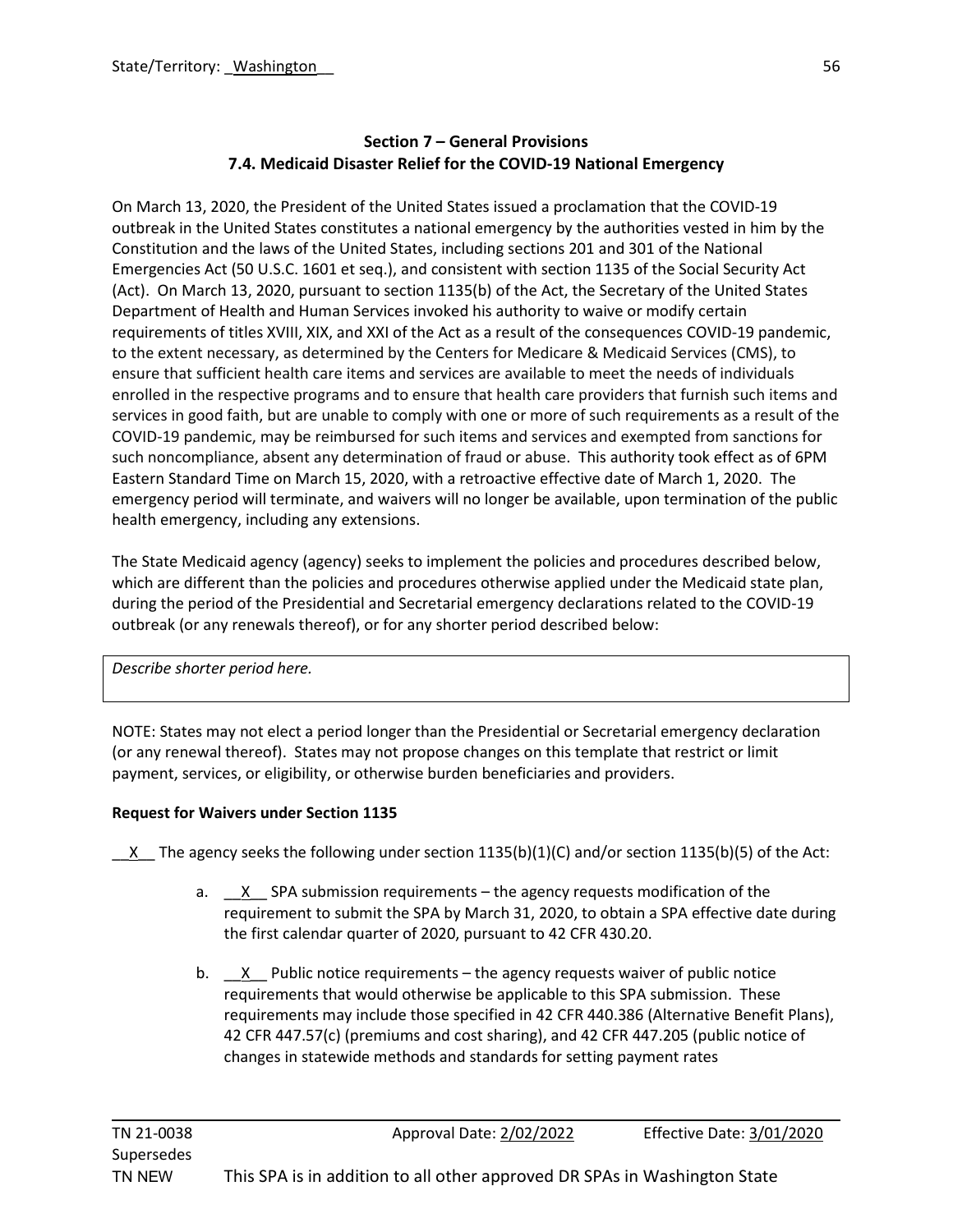c.  $X$  Tribal consultation requirements – the agency requests modification of tribal consultation timelines specified in Washington's Medicaid state plan, as described below:

*Please describe the modifications to the timeline.* Waive standard and expedited consultation timelines to be met prior to submission. Tribes were notified under the expedited process on December 8, 2021, with a response date of December 16, 2021. No responses were received.

### **Section A – Eligibility**

1. The agency furnishes medical assistance to the following optional groups of individuals described in section 1902(a)(10)(A)(ii) or 1902(a)(10)(c) of the Act. This may include the new optional group described at section 1902(a)(10)(A)(ii)(XXIII) and 1902(ss) of the Act providing coverage for uninsured individuals.

*Include name of the optional eligibility group and applicable income and resource standard.*

- 2. The agency furnishes medical assistance to the following populations of individuals described in section 1902(a)(10)(A)(ii)(XX) of the Act and 42 CFR 435.218:
	- a. \_\_\_\_\_ All individuals who are described in section 1905(a)(10)(A)(ii)(XX)

Income standard: \_\_\_\_\_\_\_\_\_\_\_\_\_

-or-

b. **Individuals described in the following categorical populations in section 1905(a)** of the Act:

Income standard: \_\_\_\_\_\_\_\_\_\_\_\_\_

3. \_\_\_\_\_ The agency applies less restrictive financial methodologies to individuals excepted from financial methodologies based on modified adjusted gross income (MAGI) as follows.

Less restrictive income methodologies: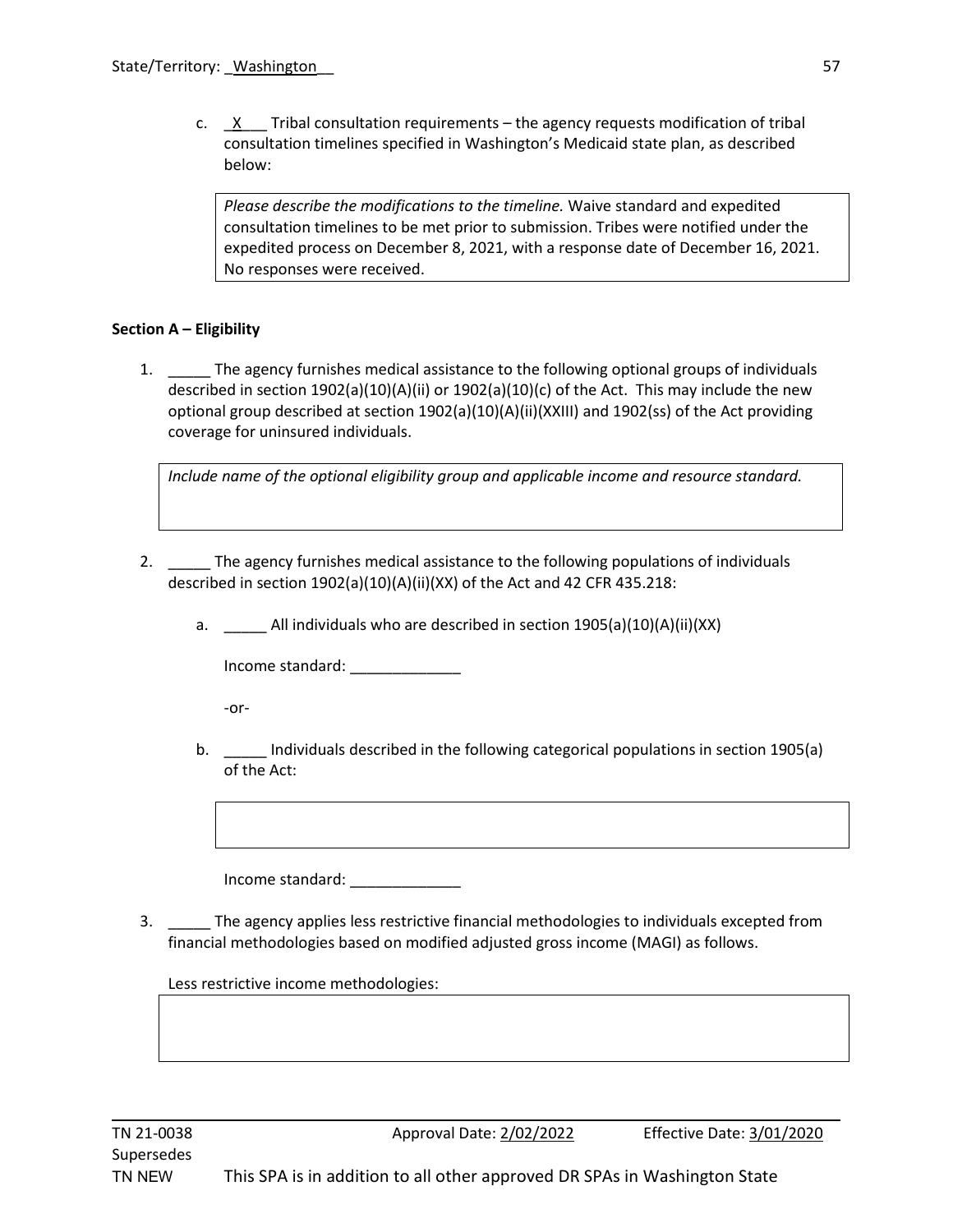- 4. \_\_\_\_\_ The agency considers individuals who are evacuated from the state, who leave the state for medical reasons related to the disaster or public health emergency, or who are otherwise absent from the state due to the disaster or public health emergency and who intend to return to the state, to continue to be residents of the state under 42 CFR 435.403(j)(3).
- 5. \_\_\_\_\_ The agency provides Medicaid coverage to the following individuals living in the state, who are non-residents:
- 6. \_\_\_\_\_ The agency provides for an extension of the reasonable opportunity period for noncitizens declaring to be in a satisfactory immigration status, if the non-citizen is making a good faith effort to resolve any inconsistences or obtain any necessary documentation, or the agency is unable to complete the verification process within the 90-day reasonable opportunity period due to the disaster or public health emergency.

### **Section B – Enrollment**

1. \_\_\_\_\_ The agency elects to allow hospitals to make presumptive eligibility determinations for the following additional state plan populations, or for populations in an approved section 1115 demonstration, in accordance with section 1902(a)(47)(B) of the Act and 42 CFR 435.1110, provided that the agency has determined that the hospital is capable of making such determinations.

*Please describe the applicable eligibility groups/populations and any changes to reasonable limitations, performance standards or other factors.*

2. \_\_\_\_\_ The agency designates itself as a qualified entity for purposes of making presumptive eligibility determinations described below in accordance with sections 1920, 1920A, 1920B, and 1920C of the Act and 42 CFR Part 435 Subpart L.

*Please describe any limitations related to the populations included or the number of allowable PE periods.*

3. \_\_\_\_\_ The agency designates the following entities as qualified entities for purposes of making presumptive eligibility determinations or adds additional populations as described below in accordance with sections 1920, 1920A, 1920B, and 1920C of the Act and 42 CFR Part 435 Subpart L. Indicate if any designated entities are permitted to make presumptive eligibility determinations only for specified populations.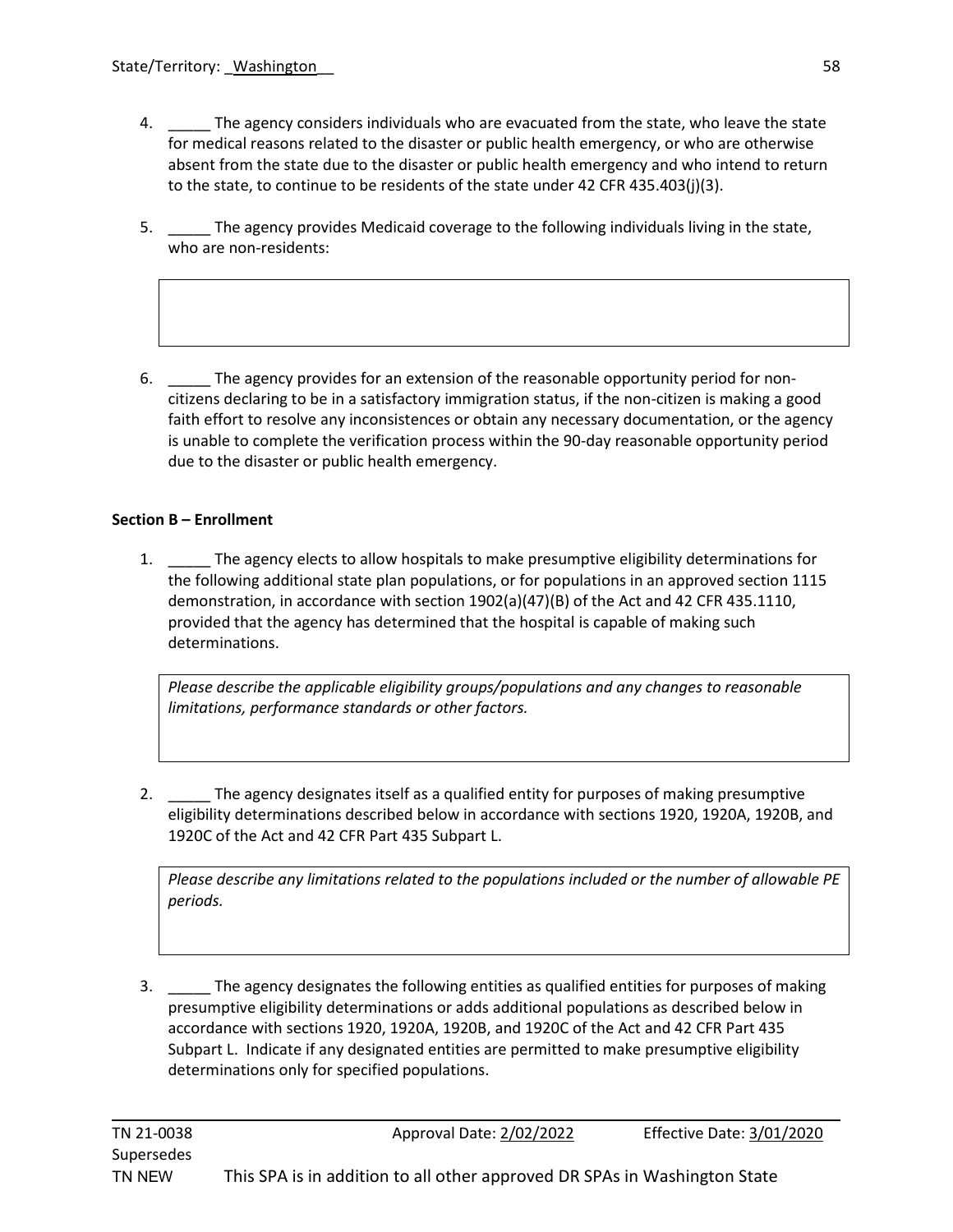*Please describe the designated entities or additional populations and any limitations related to the specified populations or number of allowable PE periods.*

- 4. The agency adopts a total of months (not to exceed 12 months) continuous eligibility for children under age (enter age) \_\_\_\_\_\_ (not to exceed age 19) regardless of changes in circumstances in accordance with section 1902(e)(12) of the Act and 42 CFR 435.926.
- 5. \_\_\_\_\_ The agency conducts redeterminations of eligibility for individuals excepted from MAGIbased financial methodologies under 42 CFR 435.603(j) once every \_\_\_\_\_ months (not to exceed 12 months) in accordance with 42 CFR 435.916(b).
- 6. The agency uses the following simplified application(s) to support enrollment in affected areas or for affected individuals (a copy of the simplified application(s) has been submitted to CMS).
	- a. \_\_\_\_\_\_ The agency uses a simplified paper application.
	- b. The agency uses a simplified online application.
	- c. \_\_\_\_\_ The simplified paper or online application is made available for use in call-centers or other telephone applications in affected areas.

### **Section C – Premiums and Cost Sharing**

1. \_\_\_\_\_ The agency suspends deductibles, copayments, coinsurance, and other cost sharing charges as follows:

*Please describe whether the state suspends all cost sharing or suspends only specified deductibles, copayments, coinsurance, or other cost sharing charges for specified items and services or for specified eligibility groups consistent with 42 CFR 447.52(d) or for specified income levels consistent with 42 CFR 447.52(g).*

- 2. \_\_\_\_\_ The agency suspends enrollment fees, premiums and similar charges for:
	- a. \_\_\_\_\_ All beneficiaries
	- b. The following eligibility groups or categorical populations:

*Please list the applicable eligibility groups or populations.*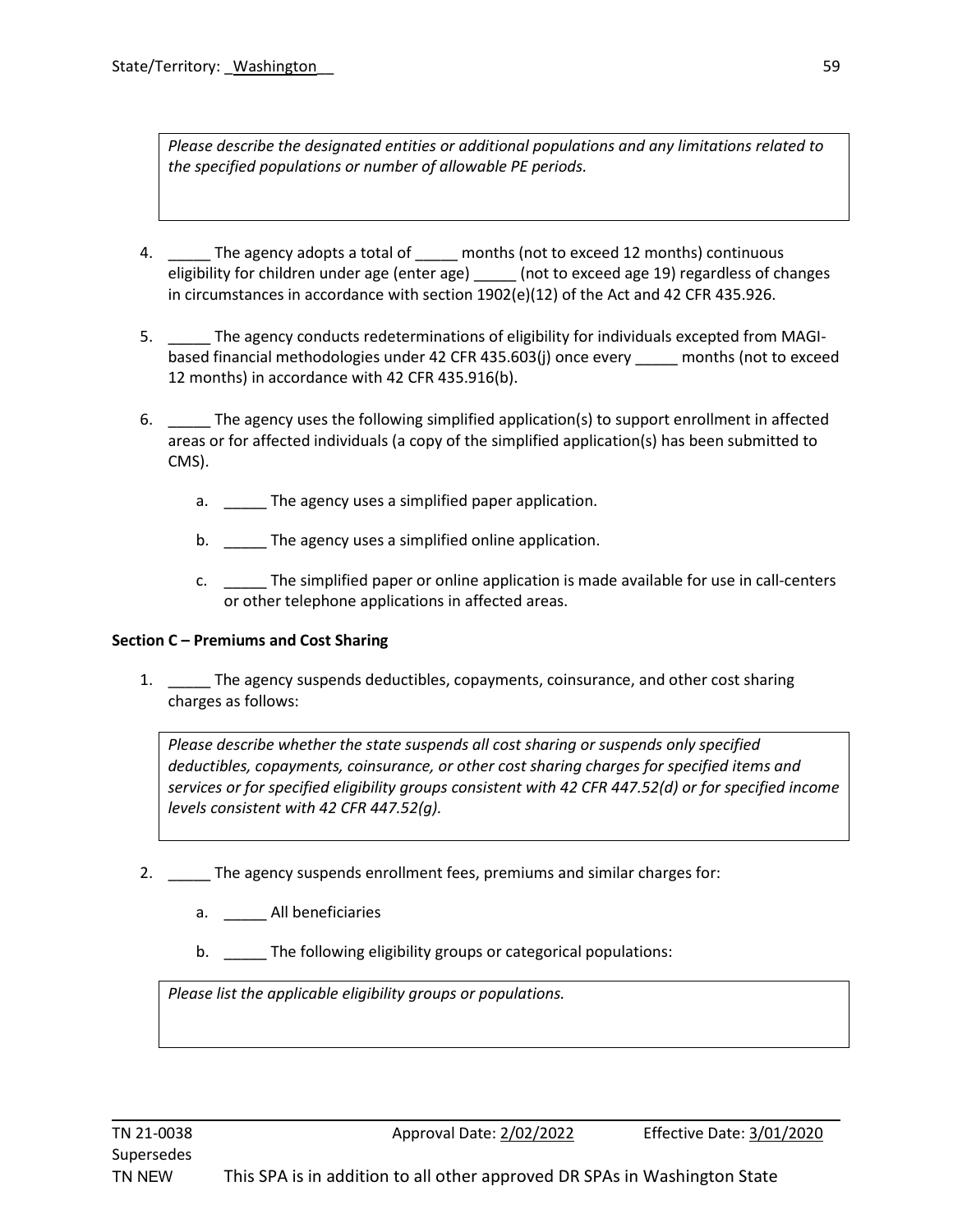3. \_\_\_\_\_ The agency allows waiver of payment of the enrollment fee, premiums and similar charges for undue hardship.

*Please specify the standard(s) and/or criteria that the state will use to determine undue hardship.* 

#### **Section D – Benefits**

*Benefits:*

- 1. The agency adds the following optional benefits in its state plan (include service descriptions, provider qualifications, and limitations on amount, duration or scope of the benefit):
- 2. The agency makes the following adjustments to benefits currently covered in the state plan:
- 3. \_\_\_\_\_ The agency assures that newly added benefits or adjustments to benefits comply with all applicable statutory requirements, including the statewideness requirements found at 1902(a)(1), comparability requirements found at 1902(a)(10)(B), and free choice of provider requirements found at 1902(a)(23).
- 4. \_\_\_\_\_ Application to Alternative Benefit Plans (ABP). The state adheres to all ABP provisions in 42 CFR Part 440, Subpart C. This section only applies to states that have an approved ABP(s).
	- a. The agency assures that these newly added and/or adjusted benefits will be made available to individuals receiving services under ABPs.
	- b. \_\_\_\_\_ Individuals receiving services under ABPs will not receive these newly added and/or adjusted benefits, or will only receive the following subset:

*Please describe.*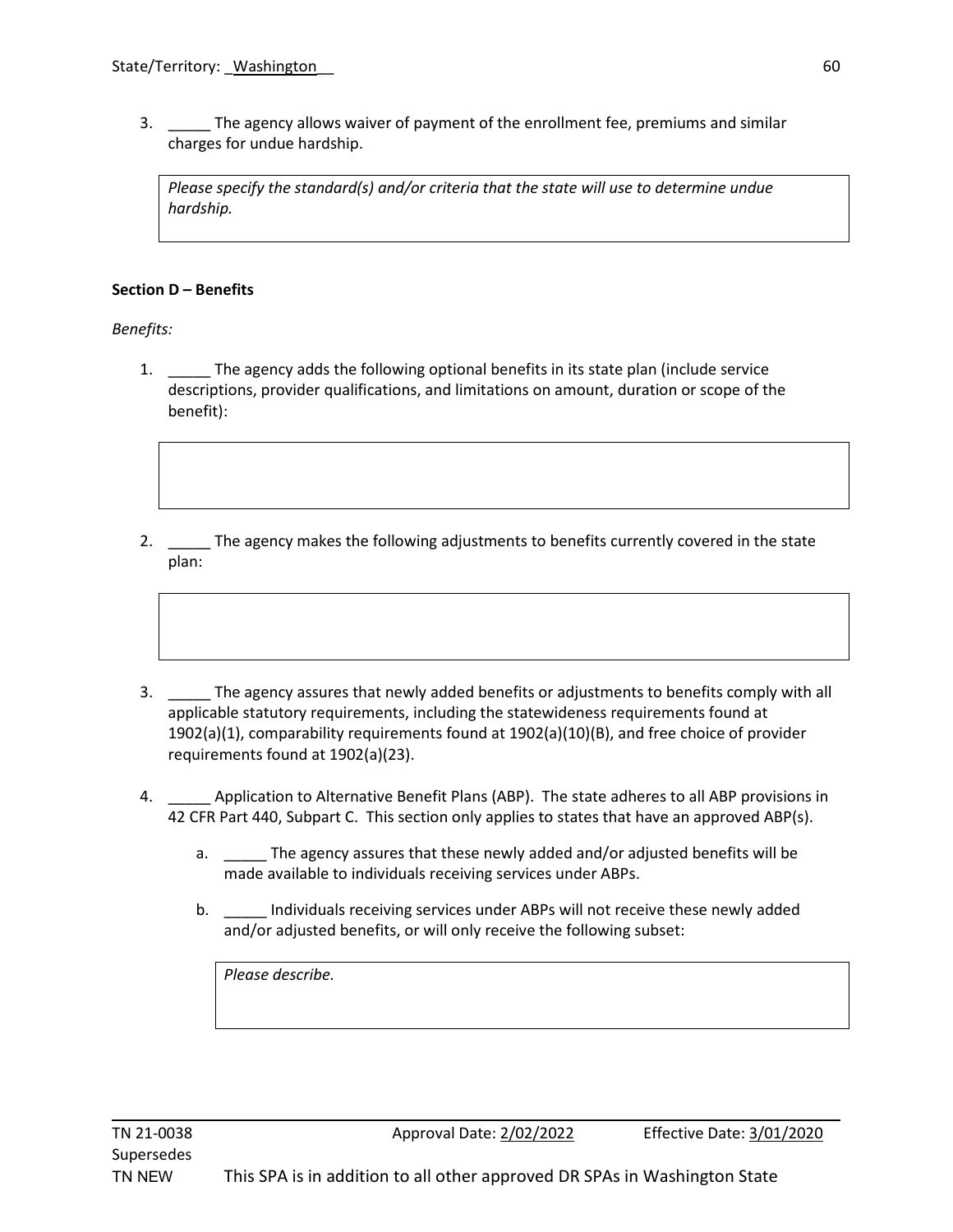*Telehealth:*

5. \_\_\_\_\_ The agency utilizes telehealth in the following manner, which may be different than outlined in the state's approved state plan:

*Please describe.*

*Drug Benefit:*

6. \_\_\_\_\_ The agency makes the following adjustments to the day supply or quantity limit for covered outpatient drugs. The agency should only make this modification if its current state plan pages have limits on the amount of medication dispensed.

*Please describe the change in days or quantities that are allowed for the emergency period and for which drugs.* 

- 7. \_\_\_\_\_ Prior authorization for medications is expanded by automatic renewal without clinical review, or time/quantity extensions.
- 8. \_\_\_\_\_ The agency makes the following payment adjustment to the professional dispensing fee when additional costs are incurred by the providers for delivery. States will need to supply documentation to justify the additional fees.

*Please describe the manner in which professional dispensing fees are adjusted.*

9. The agency makes exceptions to their published Preferred Drug List if drug shortages occur. This would include options for covering a brand name drug product that is a multi-source drug if a generic drug option is not available.

## **Section E – Payments**

*Optional benefits described in Section D:*

- 1. Newly added benefits described in Section D are paid using the following methodology:
	- a. \_\_\_\_\_\_ Published fee schedules –

Effective date (enter date of change): \_\_\_\_\_\_\_\_\_\_\_\_\_

Location (list published location):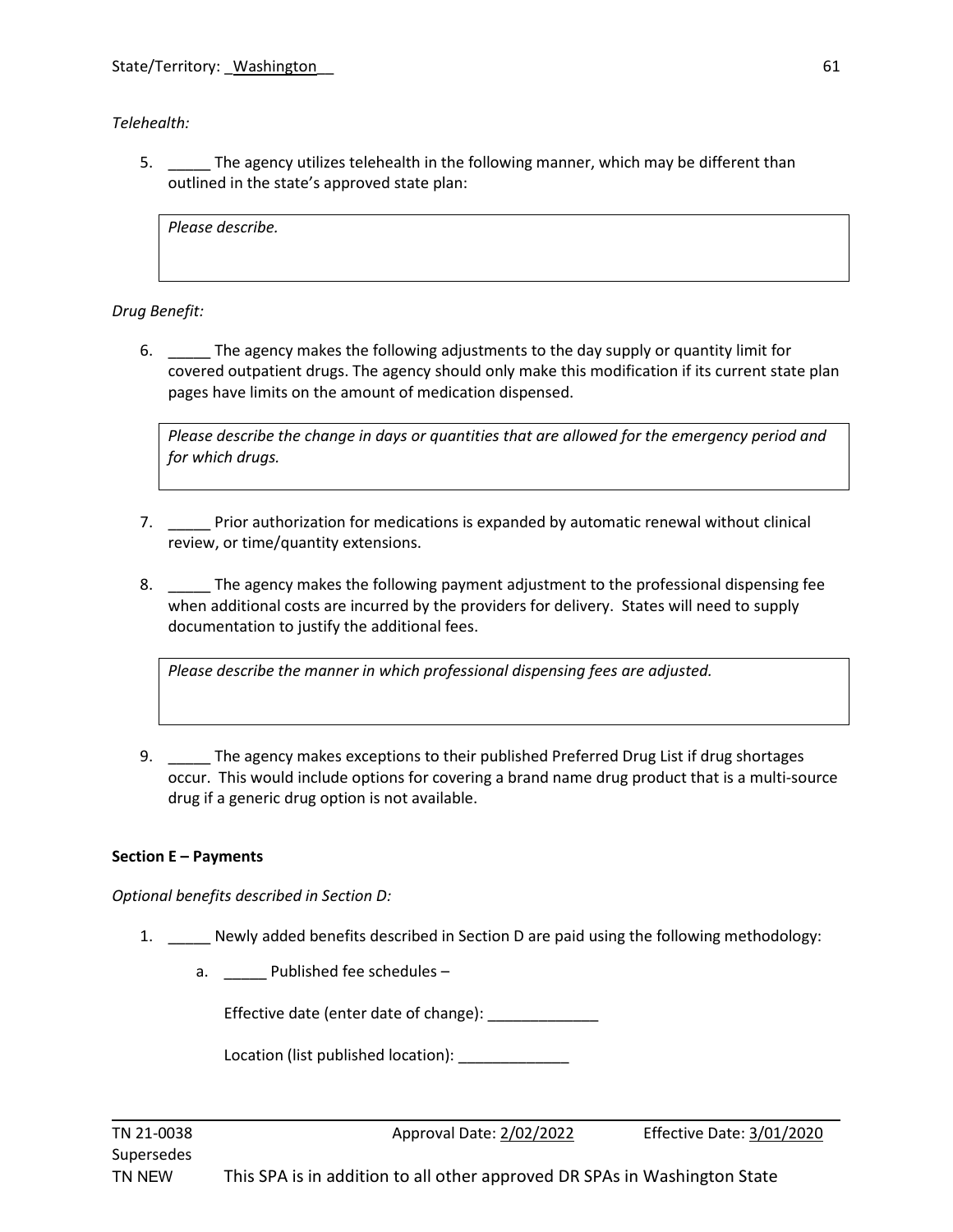b. \_\_\_\_\_\_ Other:

*Describe methodology here.*

*Increases to state plan payment methodologies:*

2. X The agency increases payment rates for the following services:

*Small Rural Disproportionate Share Hospital (SRDSH) Program*

a. \_\_\_\_\_ Payment increases are targeted based on the following criteria:

*Please describe criteria.*

- b. Payments are increased through:
	- i.  $\underline{\hspace{1cm}}\quad x$  A supplemental payment or add-on within applicable upper payment limits:

*Please describe.*

Fee-for-service supplemental small rural disproportionate share hospital (SRDSH) payments are increased to account for the enhanced Federal match due to the Covid Public Health Emergency.

Effective March 1, 2020, SRDSH payments will be enhanced such that total payment will equal the non-federal share of payments based on Washington maintaining its level of effort (i.e. the same commitment of non-federal share funds) divided by the state medical assistance percentage after the FFCRA increase is applied to the federal FMAP for Washington State, through the end of the PHE.

ii. An increase to rates as described below. Rates are increased:

\_\_\_\_\_ Uniformly by the following percentage: \_\_\_\_\_\_\_\_\_\_\_\_\_

\_\_\_\_\_ Through a modification to published fee schedules –

Effective date (enter date of change):

Location (list published location):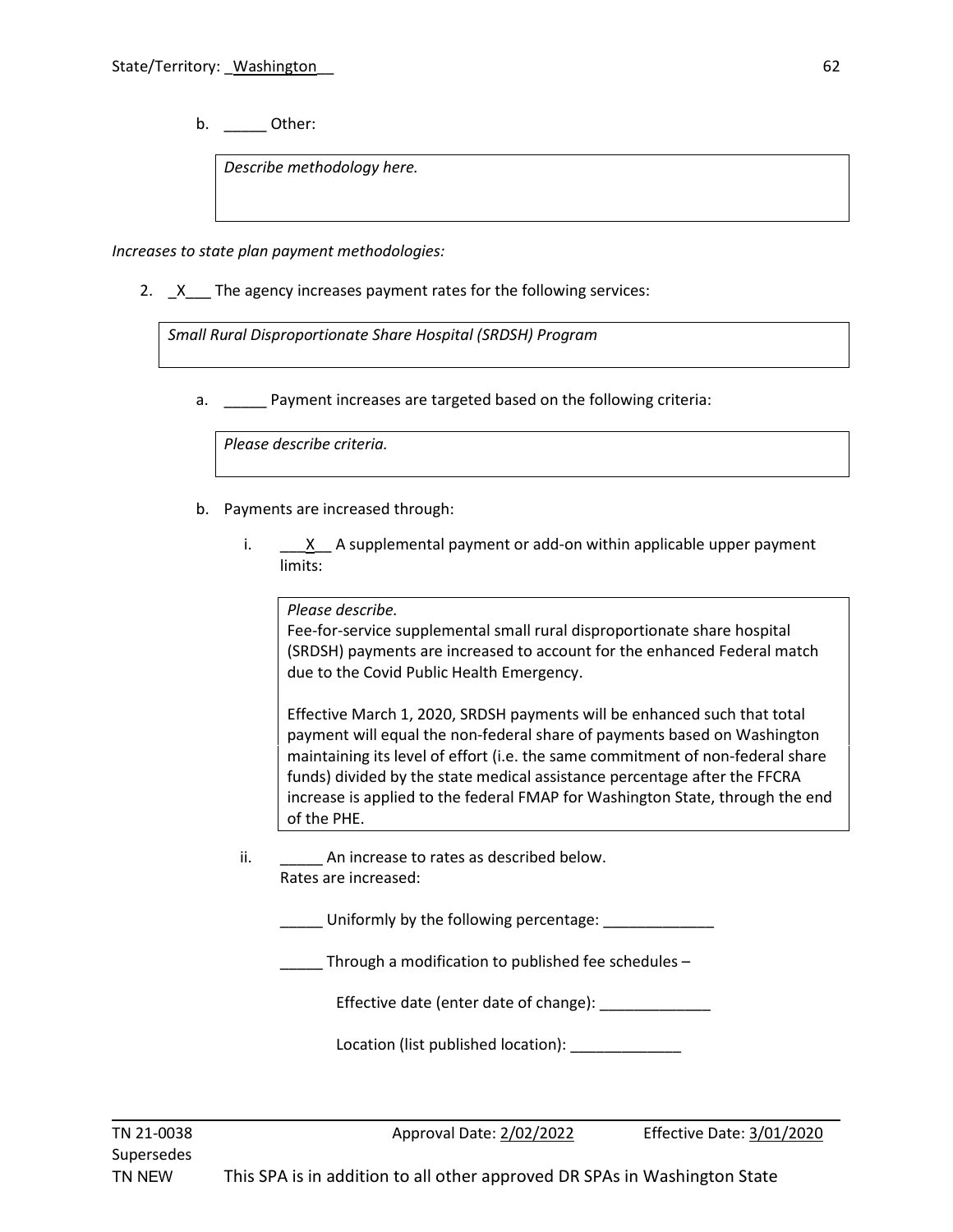Up to the Medicare payments for equivalent services.

By the following factors:

*Please describe.*

*Payment for services delivered via telehealth:*

- 3. \_\_\_\_\_ For the duration of the emergency, the state authorizes payments for telehealth services that:
	- a. \_\_\_\_\_\_ Are not otherwise paid under the Medicaid state plan;
	- b. \_\_\_\_\_ Differ from payments for the same services when provided face to face;
	- c. **EXECT:** Differ from current state plan provisions governing reimbursement for telehealth;

*Describe telehealth payment variation.*

- d. \_\_\_\_\_ Include payment for ancillary costs associated with the delivery of covered services via telehealth, (if applicable), as follows:
	- i. \_\_\_\_\_\_\_\_ Ancillary cost associated with the originating site for telehealth is incorporated into fee-for-service rates.
	- ii. Ancillary cost associated with the originating site for telehealth is separately reimbursed as an administrative cost by the state when a Medicaid service is delivered.

#### *Other:*

4. Other payment changes:

*Please describe.*